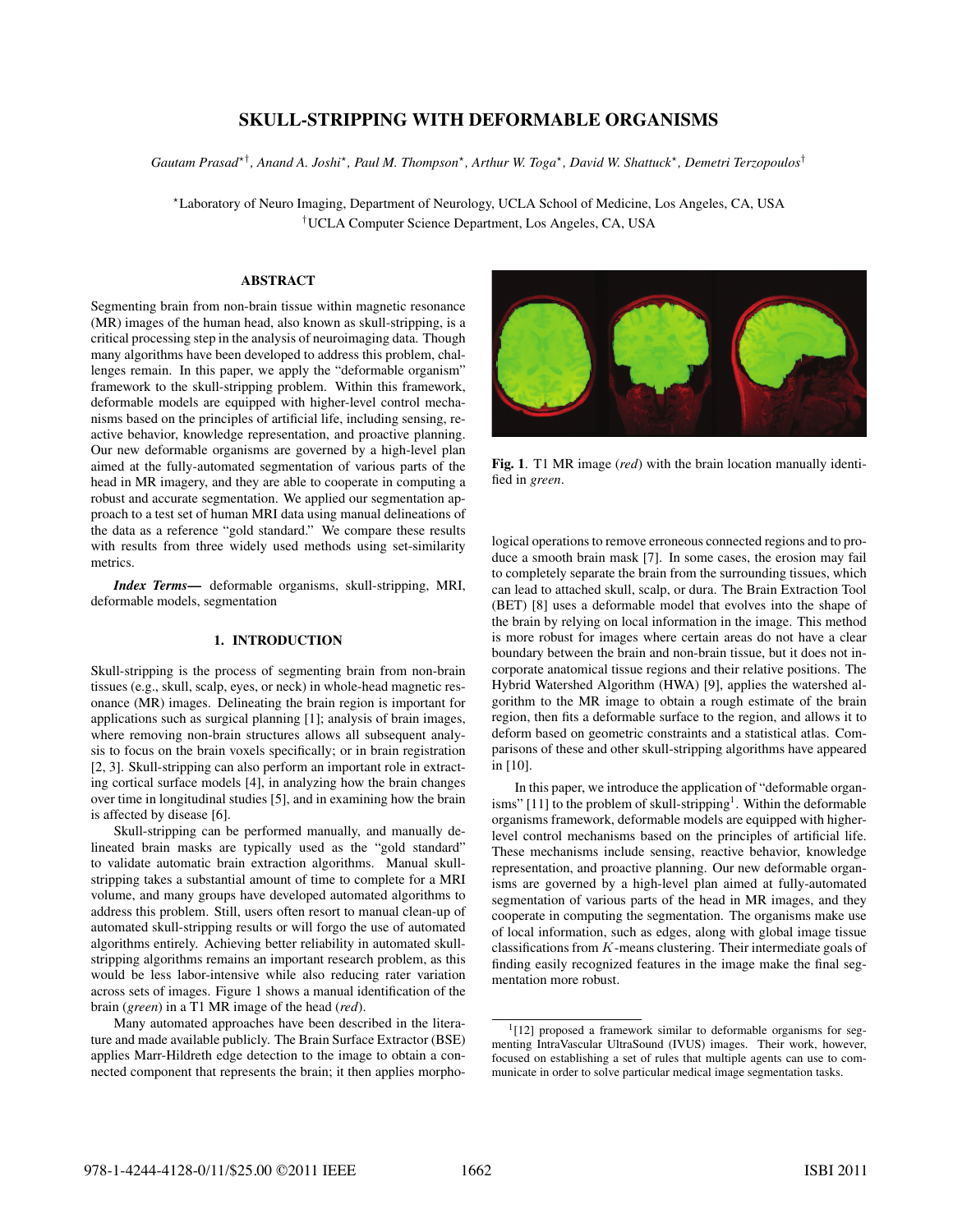## 2. METHODS

#### 2.1. Image Processing

The subject T1 MR of the head is first processed so that its results are available to the deformable organisms as they segment the brain. The organisms are embedded in the image space and "sense" the processed images by analyzing the intensities around them.

The images are processed in various ways to make different types of information available to the sensors of the organisms. The basic T1 weighted MR image consists of a volume grayscale intensity image and is used as a base for three different types of processing.

- The gradient of the base MR image is computed to create an image that emphasizes the edges.
- A threshold is applied to the base image by finding a histogram of the intensities and processing it to classify voxels lying within the head from those of the surrounding air in the image.
- Once a threshold has been applied to the image, a  $K$ -Means classification is used to classify the head voxels into  $K$  different classes. In our case we set  $K$  to 2 and 3 (Figure 2). The brain region is actually composed of two tissue types, but the rest of the head adds interference into the classification.



Fig. 2. 3-Means classification of a T1 MR image. The intensities are mapped to three different labels, segmenting it into three areas.

#### 2.2. Deformable Organisms

Our deformable organisms combine representations and control mechanisms of various different types, as outlined below. Each layer is customized to whatever needs to be segmented, in our case we focus on the brain.

#### *2.2.1. Geometry and Physics*

Each deformable organism is represented geometrically as a 3D triangulated mesh. The models are initialized in the shapes of spheres that either contract or expand to find the boundary of the object being modeled. Each geometric model is deformed iteratively to model different structures in the MR images. Each vertex on the mesh is moved either inwards or outwards along the direction of the normal vector at that point. At each iteration, Laplacian smoothing is applied to the mesh to constrain the movement of each vertex in order to maintain a smooth mesh that does not pass through itself.

#### *2.2.2. Perception*

The perception layer enables the organism to sense the medical image in which it is embedded. The vertices of the triangulated mesh are represented in real coordinates embedded in a volume image represented by a set of voxels. Hence, nearest neighbor interpolation was used to sample the image intensities at the location of a certain point in the mesh. The locations of all the organisms in the image are computed by the perception layer. A 3D rasterization method followed by dilation is used to calculate which voxels in the volume are located within each organism. The dilation is required to deal with the discrepancy between the low resolution of the volume image in which meshes are embedded. When the mesh is rasterized it will conservatively choose a voxel that is only partly intersected by the mesh and thus remove too many voxels from the boundary. The dilation helps to fit the border voxels better to the boundary of the mesh and resolve this discrepancy. This information is used by the motor control layer to regulate where an organism is allowed to deform by restricting organisms from intersecting each other.

#### *2.2.3. Motor Control*

The motor control of the organism is a function of intensities along the line normal to the mesh surface going through each vertex. The intensities along this line are from the images available to the perception layer. This layer looks for or avoids a particular intensity or relative intensity or tries to fit a certain model or statistic to the data along these lines. The intensities along the normal lines are sampled from different types of sensors and can each be processed using a different set of constraints.

#### *2.2.4. Behavior*

The organism has a repertoire of behaviors. Translation is a behavior that moves a particular organism rigidly without any deformation to the mesh, as does the rotation behavior. These behaviors can take into account the organism's relationship to other organisms and use information about their locations to decide how to move rigidly. Another behavior is the local deformation of the mesh. This behavior also depends on sensing different information, various motor controls, and the locations of surrounding organisms. Thus high level information about locating different regions in the image can be used to create a plan for segmentation.

#### *2.2.5. Cognition*

The cognitive layer is created by putting together a set of behaviors to accomplish certain goals. Different behaviors can be activated dynamically depending on what goals have been accomplished or what features have or need to be located.

#### 2.3. Skull-Stripping Plan

Figure 3 shows the image processing steps and the organism plan. The *red* arrow points to the processing of the T1 MR image. The black arrows show the image and location dependencies at each step. The images are sensed at various stages in the organism plans. When a structure is found, its location can be helpful when locating other structures. For instance, the deformation of the brain utilizes the location of the skin and the eyes to figure out the bounds of where it can expand.

The Skull-Stripping plan dictates which organisms are used, the goals for each organism and how the organisms interact. It begins by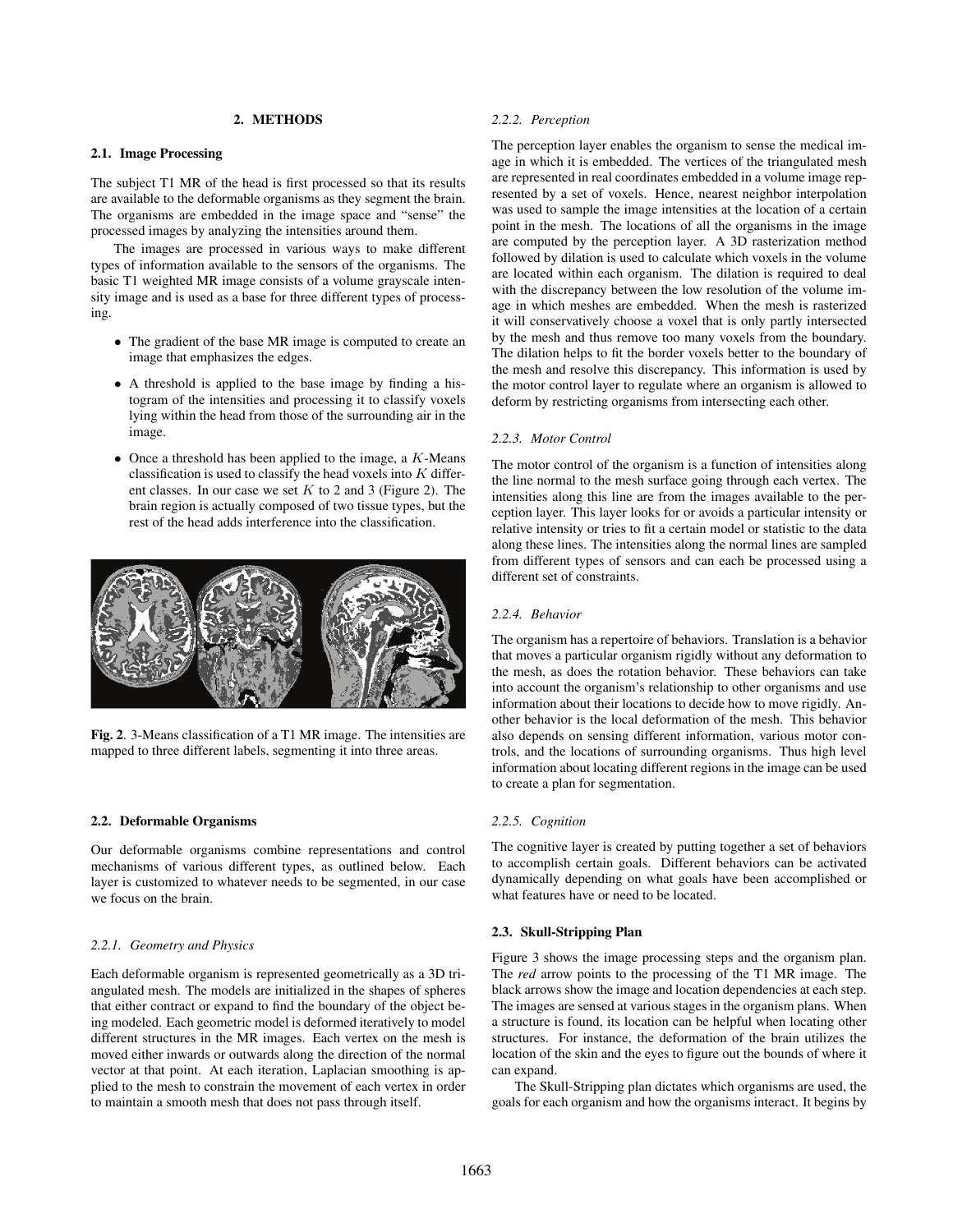

Fig. 3. The flow of data and steps of the algorithm. The *red* arrow shows processing steps for the image and the black arrows represent information that is being passed.

finding the location of a skin organism that surrounds the head. Then using the skin organism's location and shape, two eye organisms are spawned. Finally, a brain organism is created that interacts with the three other organisms to refine its own location.

Figure 4 shows an example of the organism deformations and interactions during the skull-stripping process. The skin organism is initialized as a large spherical triangulated mesh that is deformed into the surface of the head using the threshold of the initial MR image (Fig. 4A and 4B). The skin organism is then processed to locate the nose. This information is used to locate the eyes (Fig. 4C and 4D). Figure 4D shows the two eye organisms expanded to the full size of the eye by sensing the 3-Means classification of the MR image. Once this is complete, the skin organism again deforms to locate the area surrounding the brain by deforming through the eyes by sensing their locations and by using edge information from the 2-Means classified image as shown in Fig. 4E. In Fig. 4F, the eyes are again deformed by sensing the 2-Means image to take into account the surrounding tissues and to restrict more areas that the brain organism may try to expand into. Then using the location of the eyes and skin meshes a brain organism is spawned (Fig. 4G) that deforms itself to match the classification of tissues in the 3- Means image and to stay within the skin mesh and complete the segmentation of the brain (Fig. 4H).

Figure 5 shows how the brain organism interacts with the skin (*yellow*) and eye (*red*) organisms. Figure 5A shows how the brain organism (*cyan*) is expanding by sensing the image forces from the 3-Means classification of the image. The *blue* arrows show the direction in which the brain organism is deforming. Figure 5B shows that the organism is restricted by the skin and eye organisms as it pushes outwards. It is able to sense the locations of the other organisms and is forced to stay within the boundary as shown by the red arrows.

# 2.4. Implementation

Operations and processing of the MR images was implemented using the Insight Toolkit  $(ITK)^2$ , an open-source C++ library for medical image analysis. The mesh operations and the visualization of the deformable organisms was completed using the Visual Toolkit



Fig. 4. This figure shows the sequential steps that the skin (*yellow*), eye (*red*), and brain (*cyan*) organisms use to skull-strip the head image.



Fig. 5. Interactions between the brain (*cyan*), eye (*red*), and skin (*yellow*) organisms. The arrows (*blue*) in Subfigure A show how the brain organism is expanding and Subfigure B has arrows (*red*) showing how its movement is restricted by the other organisms.

 $(VTK)^3$ , an open-source C++ library for 3D graphics, visualization, and image processing.

The entire deformable organisms method for skull-stripping takes less than three minutes on an Intel 2GHz machine with 1.50 GB of RAM to segment an MR image.

#### 2.5. Evaluation

We evaluated the performance of our algorithm using the Segmentation Validation Engine (SVE; http://sve.loni.ucla.edu), a web-based resource that we developed previously [13]. SVE provides a set of 40 human whole-head T1-weighted MR images of  $256 \times 124 \times 256$ voxels (voxel size  $0.86 \times 1.50 \times 0.86$  mm<sup>3</sup>) that were delineated manually as part of the LONI Probabilistic Brain Atlas (LPBA40) [14]. The 40 images were downloaded and processed with our algorithm. The brain masks were then uploaded to the SVE server, which computed a series of measures comparing our brain masks with the manually-delineated masks. The overlap metrics used were

<sup>2</sup>http://www.itk.org/

<sup>3</sup>http://www.vtk.org/